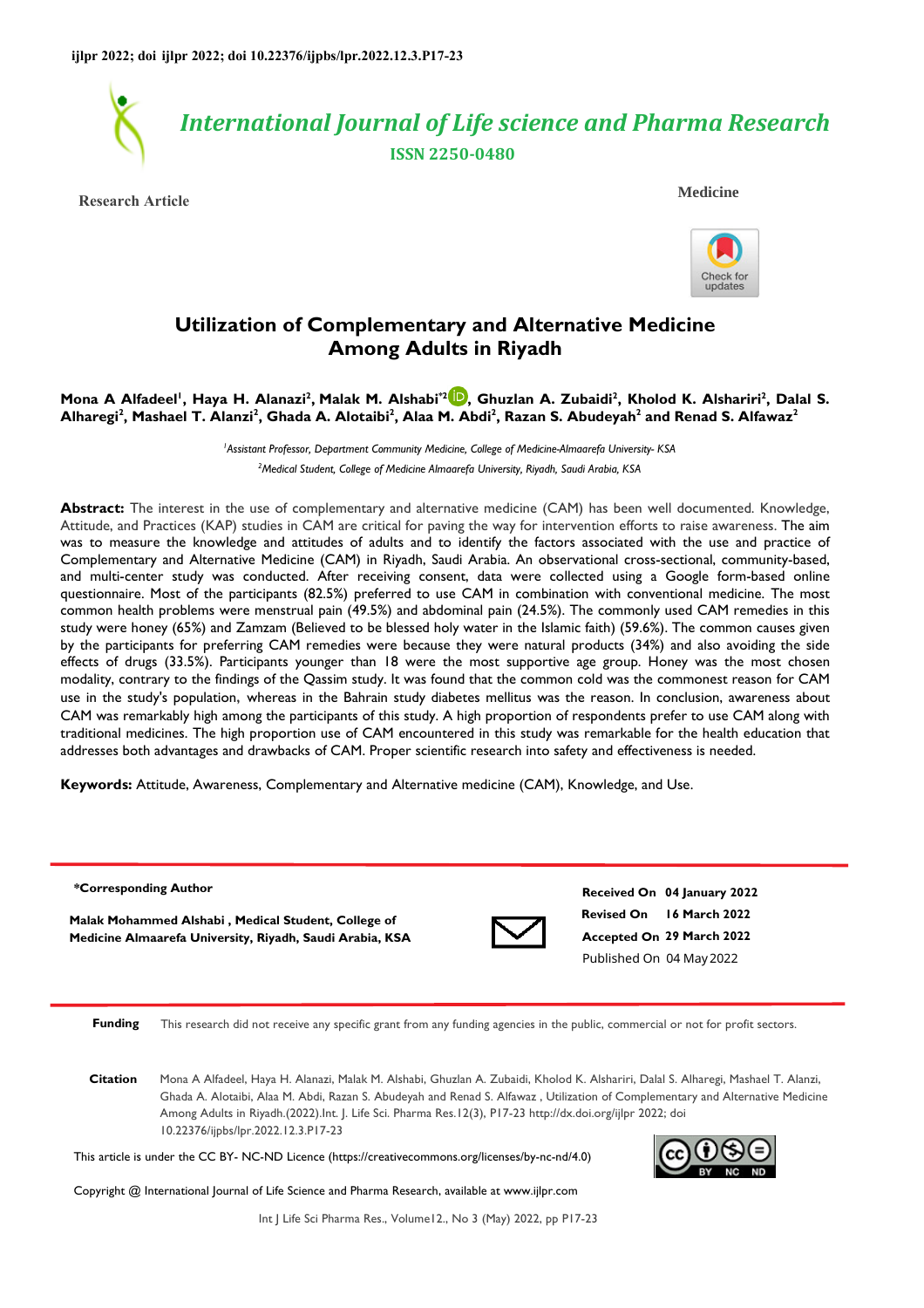## **1. INTRODUCTION**

There has always been widespread use of Complementary and Alternative Medicine (CAM) in Saudi Arabian society and research on the subject has been conducted.<sup>1,2,3</sup> CAM is defined as, "a collection of different field of health care systems, practices, and products that aren't presently considered to be a part of conventional medicine.<sup>4</sup> " Plants are a natural source and often have acted as precursors to different medicinal compounds. The use of plants themselves as herbal medicines has been a long-standing practice as a part of complementary and alternative medicine all over the world, as in India and the middle east.<sup>5</sup> The type of CAM decided as a focus in our research are medical herbs, prayer, bee products, honey, hijama, medical massage, camel milk, camel urine, and nutritional supplements.<sup>6</sup> People use CAM to prevent and treat their medical conditions; chronic ailments such as asthma, migraine, colon, diabetes mellitus, hypertension, arthritis, allergies, mensuration, abdominal pain, headache, flu, insomnia, underweight, and pregnancy. Saudi Arabia's Ministry of Health provides free health care to its people, although this does not include CAM. However, the ministerial directive created a center for complementary and alternative medicine (No. 236) dated 10/8/1429 H (11/8/2008 G). The aim of the center includes serving as a resource tool for all CAM-related issues, monitoring CAM practices for the healthcare settings, and to employ evidence-based supplemental medicine in addition to traditional treatment.<sup>7</sup> People underestimate and misuse CAM. Unfortunately, the absence of FDA rules and safety data for these products makes it difficult to adapt current hospital policies and pharmacy procedures to patients' usage of dietary supplements. In addition, health care practitioners are often unaware and misinformed about the undesirable effects and pharmaceutical interactions that can happen with nutritional supplements. Women who followed a weight loss regimen that include the use of Chinese herbs were seen with at least 100 cases of extensive interstitial fibrosis of the kidney.<sup>8,9</sup> Overall at least a single usage of complementary and alternative medicine approaches were observed at about 62.5%. The most common problems were as follows: digestive problems, obesity, hyperlipidemia, as well as anxiety and depression.<sup>10</sup> Fourteen individuals (4.4%) experienced adverse effects from their treatment modality, those with side-effects claimed those who were all related to the use of herbs and minerals. These side-effects included stomach aches, gastric upset, and nausea from using nettle tea, itching, headaches and migraine, diarrhea, and poor renal status/accumulation of body acid.<sup>11</sup> The aim of CAM is to bring about a condition of individual optimum health, not just the absence of symptoms of the disease. It is this focus upon health instead of disease which is essentially liable for the character of medical care and its effectiveness for disease prevention, early diagnosis, and the treatment of sub-clinical and chronic disease. The pre-disease state, the area between complete symptom-free wellbeing and actual disease is viewed as a lack of health needing attention.<sup>12, 13</sup> Research on CAM is of importance as it will increase the available data on the different methods of CAM, also aiding in identifying possible limits toward the conduction of research on the topic. Enough research on CAM will help in raising physician awareness and improving physician understanding of the research results. In a study conducted on physicians, it was found that their awareness regarding CAM research was high whereas the physician's score if they thought they could interpret research results was low, with most physicians

choosing moderate confidence in their interpretation. Research on the different CAM modalities would provide information to perhaps integrate CAM into primary healthcare or establish a center that would regulate institutions providing CAM services.<sup>14</sup> Alternative medicine encompasses a wide range of treatments, and they are nearly usually thought to be far safer than conventional medication. It does not have a negative side effect. Complementary therapies seek to alleviate pain and sickness by rebalancing other elements of your life. It does not provide possibilities for addiction therapy. Even health care experts are growing more open to alternative medicine and the benefits it may have on the body. This theory integrates the focus of treating the patient with CAM, that effects of aliments use by a different type of CAM practice and therapies are proven safe and effective. In contrast the dangers and possible benefits of many complementary and alternative treatments remain unproven. In this study we expect to find that there is the widespread use of CAM in individuals with chronic illnesses (such as diabetes, hypertension, eczema), the significant difference in the awareness of the different effects (adverse and beneficial) of CAM among young adults' vs older adults due to the widespread use of social media platforms. It also includes the influence of the natural history of the disease, disease prevention, and general well-being promotion, symptom relief, boosting the immune system; emotional support, improving quality of life, relief of side effects of conventional medicine, coping better with illness, supporting the natural healing process and availability of treatment. This research aims to assess adult knowledge, attitude, uses of CAM, and the factors associated with its use in Riyadh.

## **2. MATERIAL AND METHOD**

#### *2.1. Study design and Setting*

This was a cross-sectional study conducted in Riyadh, Saudi Arabia, among 660 adults above the age of 18years old from June 16, 2019, to January 25, 2021, by using an online questionnaire. The survey was distributed electronically by Google Forms through social media platforms (WhatsApp, Twitter, and others). Once a participant agreed to participate in the study, they were regarded to have consented. The information was securely kept in a trusted distant server with the required security requirements. All participants had the option to exit the questionnaire at any moment.

#### *2.2. Study population*

Riyadh is the capital of Saudi Arabia; it is the largest city in the Arabian Peninsula. It is in the eastern part of the Najd plateau, with a population of 8,446,866 (2018.) It is the center of the kingdom for political and administrative enters, as well as the kingdom's central government bodies. The study took place over an online survey that counts only the answers by individuals in Riyadh. The sample population were adults both genders. The sampling method was a convenient quota sample method. Our initial sample included all adults between the ages of 21-49 years of age.

#### **2.3.** *Study tool and questionnaire development*

The questionnaire was adjusted to fit the study objectives. The questionnaire was first written in the English version it was face validated by 4 experts in the field. Then the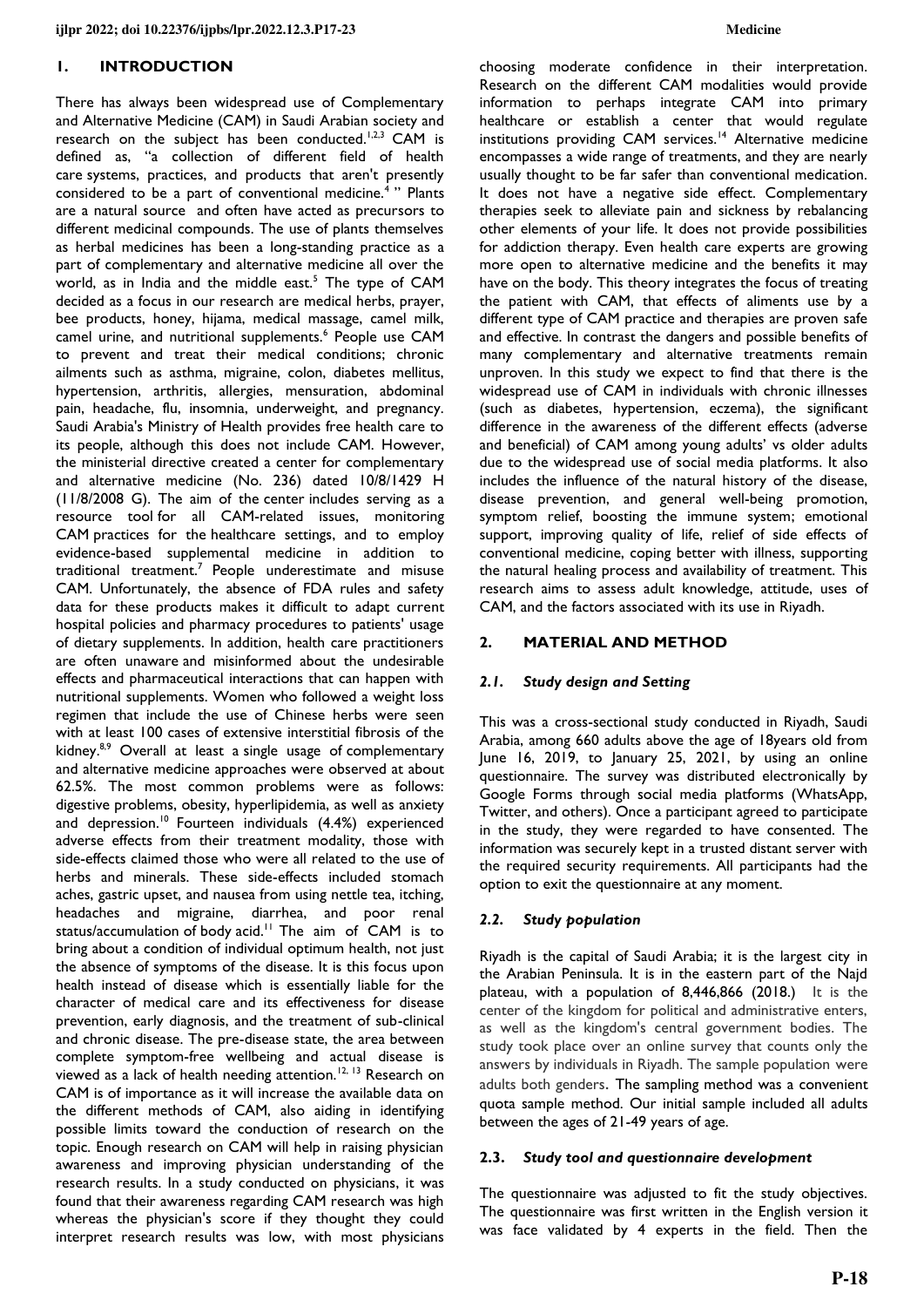questionnaire was translated to the Arabic language by 2 of the authors and was validated by an assistant professor of community medicine fluent in Arabic. A structured questionnaire was designed as a data collection tool consisting of three main categories of questions, knowledge, attitude, and uses. A scoring system was set to measure the awareness and knowledge of the participants. If a participant scored more than or equal to 8 out of 10 then his/her awareness is excellent, 4-7 very good, less than 4 poor. An attitude scoring system was responses based on an estimated score of 4 or less have a poor attitude, a score of 4-8 is moderate, and a score of 9 and above is excellent attitude. A pilot study was conducted by all 11 co-authors who provided further suggestions and feedback and helped in distributing the questionnaire. The last version of the questionnaire started with the following question: CAM has contributed to medical advancement? (Strongly Agree, Agree, Disagree, Strongly Disagree). The Answers were depending on the following questions form according to their opinion. The first part included demographic data of personal information and general knowledge of Complementary and Alternative Medicine. Then the second part was related to details of CAM knowledge including, their beliefs and attitudes towards CAM. The third part included the side effects, and whether medical attention was needed to use CAM. Last but not least the solicited using, within three weeks following the administration and included the following uses and practice towards CAM: Myrrh, Fenugreek, Hypnosis, Fennel Flower, Massage Therapy, Aroma therapy, Quran, Exorcism, Zamzam, Honey, Olive oil, Kohl, Breast milk, Wet cupping, Acupuncture, Yoga, Dates, Vitamins, and minerals. Part (5) the aim was to measure the knowledge, the attitude of adults and to identify the factors associated with the uses and practice of Complementary and Alternative Medicine (CAM) in Riyadh, Saudi Arabia.

## *2.4. Ethical Consideration*

Ethical approval was obtained from the Institutional Review Board (IRB) vide Letter No. (2/203) dated June 2<sup>nd</sup>, 2021, and informed written consent was taken from all participants, at Almaarefa University, Riyadh, Saudi Arabia. Once a participant agreed to take part in the study, they were regarded to have consented. The information was securely kept in a trusted distant server with the required security requirements. All participants had the choice to exit the questionnaire at any moment.

## **3. STATISTICAL ANALYSIS**

Data was collected online using a questionnaire website Google Forms Platform. After data were extracted, it was cleaned, coded, and entered using SPSS. Data were assessed by the analysis was done using two-tailed tests. P -value less than 0.05 was statistically significance. Regarding participant's adult knowledge, attitude, uses of CAM, and the factors associated with its use in Riyadh. Participants who chose to continue (by clicking on yes) were considered to consent to taking part in the study. Participants that were not from Riyadh, Saudi Arabia were excluded from the questionnaire. This study aimed to measure the knowledge of adults, describe attitudes, and determine the use of CAM, to identify factors associated with the use of complementary and alternative medicine in adults in Riyadh, Saudi Arabia.

## **4. RESULT**

An online survey was distributed in January 2020. It was filled with (1027) responses as the study are focused on adults in Riyadh, we excluded all the other regions, and the responses from Riyadh were (64.3%) 660 individuals. Table 1: The majority of responders were of Saudi nationality (48%) with the age group (18-25) years 36.5%, (74.55%) were females, around (47.6%) had a bachelor's education level, the occupation of the responders was mostly from Non-Healthcare Professionals (81%), while the Healthcare Professionals were (18.8%). CAM was used for treating medical conditions the commonest were the, common cold (66.50%), menstrual cycle (51.40%), and constipation/diarrhea (48.40%).

| Table I: Demographic characteristics of the study population |                                                                                   |                                                                                                                                                                                                                                                                                                   |      |  |  |  |
|--------------------------------------------------------------|-----------------------------------------------------------------------------------|---------------------------------------------------------------------------------------------------------------------------------------------------------------------------------------------------------------------------------------------------------------------------------------------------|------|--|--|--|
|                                                              | Demography:                                                                       | <b>Frequency:</b><br>(660)<br>(100)                                                                                                                                                                                                                                                               |      |  |  |  |
|                                                              | Younger than 18                                                                   | 32                                                                                                                                                                                                                                                                                                | 4.8  |  |  |  |
|                                                              | $18-25$                                                                           | Percentage:<br>36.5<br>241<br>$26 - 35$<br>20.9<br>138<br>$36 - 45$<br>125<br>18.9<br>123<br>18.6<br>492<br>74.5<br>25.5<br>168<br>Male<br>16.3<br>167<br>493<br>48<br>Saudi<br>660<br>100<br>4.8<br>32<br> 9 <br>28.9<br>76<br>11.5<br>314<br>47.6<br>5<br>33<br>2.1<br>PhD<br> 4<br>124<br>18.8 |      |  |  |  |
| Age:                                                         |                                                                                   |                                                                                                                                                                                                                                                                                                   |      |  |  |  |
|                                                              |                                                                                   |                                                                                                                                                                                                                                                                                                   |      |  |  |  |
|                                                              | Older than 45                                                                     | 89<br>26                                                                                                                                                                                                                                                                                          |      |  |  |  |
| Gender:                                                      | Female                                                                            |                                                                                                                                                                                                                                                                                                   |      |  |  |  |
|                                                              |                                                                                   |                                                                                                                                                                                                                                                                                                   |      |  |  |  |
| <b>Nationality:</b>                                          | Non-Saudi<br>Central Region<br>Intermediate School<br>Secondary School<br>Diploma |                                                                                                                                                                                                                                                                                                   |      |  |  |  |
|                                                              |                                                                                   |                                                                                                                                                                                                                                                                                                   |      |  |  |  |
| <b>Residence:</b>                                            |                                                                                   |                                                                                                                                                                                                                                                                                                   |      |  |  |  |
|                                                              |                                                                                   |                                                                                                                                                                                                                                                                                                   |      |  |  |  |
|                                                              |                                                                                   |                                                                                                                                                                                                                                                                                                   |      |  |  |  |
| <b>Education:</b>                                            |                                                                                   |                                                                                                                                                                                                                                                                                                   |      |  |  |  |
|                                                              | <b>Bachelors</b>                                                                  |                                                                                                                                                                                                                                                                                                   |      |  |  |  |
|                                                              | <b>Masters</b>                                                                    |                                                                                                                                                                                                                                                                                                   |      |  |  |  |
|                                                              |                                                                                   |                                                                                                                                                                                                                                                                                                   |      |  |  |  |
|                                                              | Healthcare Professional                                                           |                                                                                                                                                                                                                                                                                                   |      |  |  |  |
| <b>Occupation:</b>                                           | Teacher                                                                           |                                                                                                                                                                                                                                                                                                   | 13.5 |  |  |  |
|                                                              | <b>Business</b>                                                                   |                                                                                                                                                                                                                                                                                                   | 3.9  |  |  |  |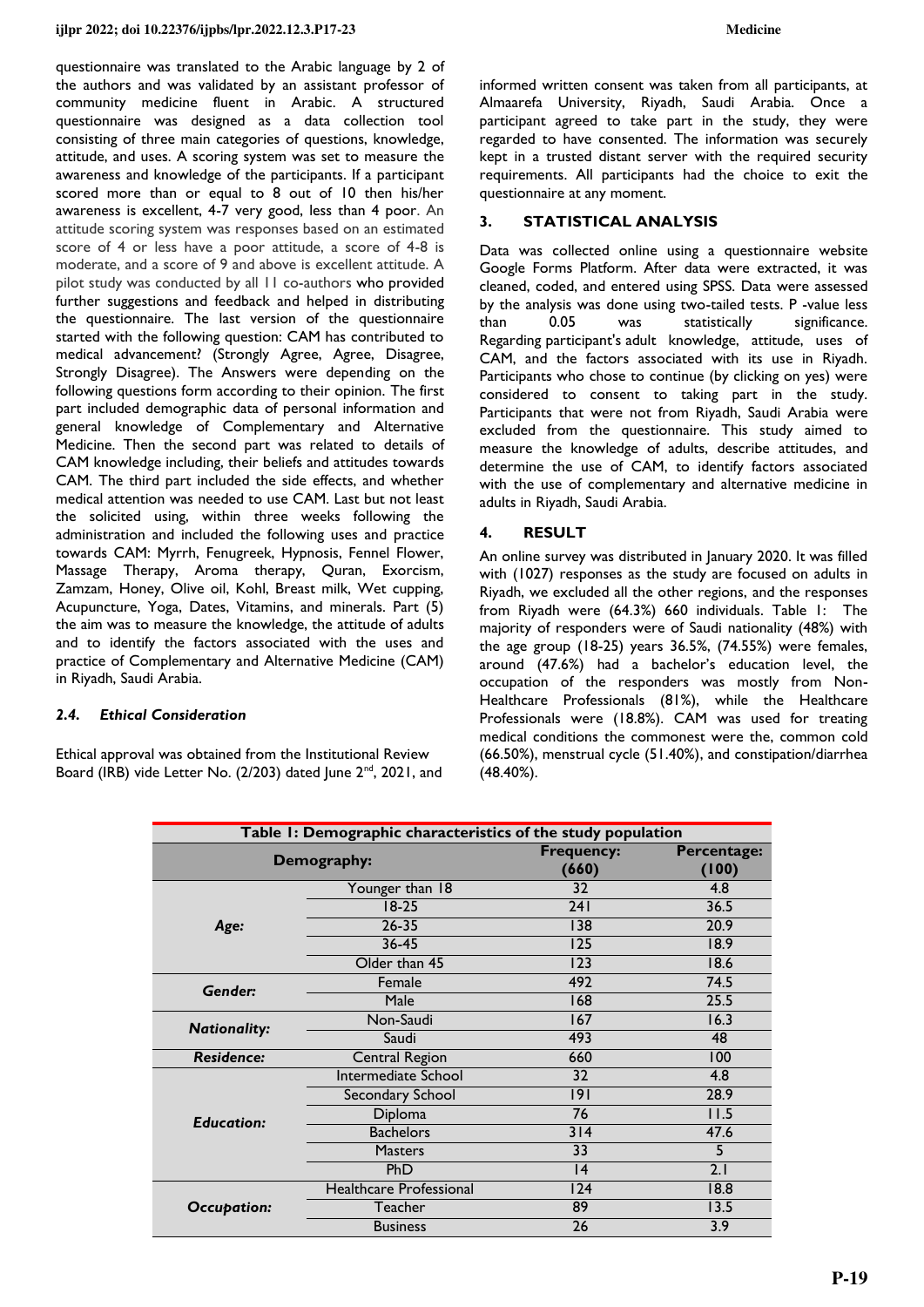|                           | Engineer                | 10  |        |
|---------------------------|-------------------------|-----|--------|
|                           | <b>Computer Science</b> | 16  | 2.4    |
|                           | 395<br>Other            |     | 59.8   |
|                           | Common Cold             | 438 | 66.50% |
|                           | <b>Menstrual Cycles</b> | 339 | 51.40% |
| <b>Medical Condition:</b> | Constipation\Diarrhea   | 319 | 48.40% |
|                           | Pharyngitis             | 273 | 41.40% |
|                           | Headache\Migraine       | 220 | 33.40% |
| Total:                    | 660                     |     |        |

**\*Demographic data of the study population including their relevant medical conditions.** 

*Basic epidemiology, past medical conditions among a cohort of adults in Complementary and Alternative Medicine in Riyadh, Saudi Arabia recruited through an online questionnaire.* 

| Table 2: Commonest CAM modalities used |                   |             |  |  |  |  |
|----------------------------------------|-------------------|-------------|--|--|--|--|
| <b>Modality:</b>                       | <b>Frequency:</b> | Percentage: |  |  |  |  |
| Honey                                  | 510               | 77.40%      |  |  |  |  |
| Zamzam                                 | 500               | 76%         |  |  |  |  |
| Quran                                  | 493               | 74.80%      |  |  |  |  |
| Wet cupping                            | 488               | 74.10%      |  |  |  |  |
| Exorcism                               | 483               | 73.30%      |  |  |  |  |
| Olive oil                              | 469               | 71.20%      |  |  |  |  |
| Myrrh                                  | 425               | 64.50%      |  |  |  |  |
| Fenugreek                              | 349               | 53%         |  |  |  |  |
| <b>Massage Therapy</b>                 | 346               | 52.50%      |  |  |  |  |

**\*(N=660) Zamzam is considered to be blessed holy water obtained from Makkah in Islamic faith. Commonest modalities used according to all patients, among a list of 14 different modality options. According to how many users identified using the modality and the total % of users among the study population.** 

Table 2: The most common types known were Honey (77.40%), Zamzam (76%), Quran (74.80%) and Wet cupping (74.10%). Whereas the least known type was Massage therapy (52.50%). The study showed that (86%) of participants used CAM at some time in their life. Honey was the most frequently used food supplement type of CAM, along with Zamzam, olive oil, and myrrh (53%).

 Table 3: The study showed that out of a total (86.5%), (83.7%) of the participants had a supportive attitude were using CAM and 16.3% had a supportive attitude with a total out of 13.5%. (91.8%) of users showed a neutral attitude for using CAM. On the other hand, (8.2%) of non-users of CAM had a neutral attitude. (100%) of users showed to be against CAM in their attitude.

| Table 3: Attitude towards CAM based on usage                                            |             |            |            |             |  |  |  |  |
|-----------------------------------------------------------------------------------------|-------------|------------|------------|-------------|--|--|--|--|
| <b>Against</b><br><b>Attitude: Use:</b><br>Total<br><b>Supportive</b><br><b>Neutral</b> |             |            |            |             |  |  |  |  |
| User:                                                                                   | 359 (83.7%) | 191(91.8%) | $6(100\%)$ | 556 (86.5%) |  |  |  |  |
| <b>Non-User:</b>                                                                        | 70(16.3%)   | 17(8.2%)   | $0(0.0\%)$ | 87 (13.5%)  |  |  |  |  |
| Total:                                                                                  | 479         | 208        |            | 660         |  |  |  |  |

| * P value = 0.012. The attitudes of different usage groups in the study population. |  |
|-------------------------------------------------------------------------------------|--|
|-------------------------------------------------------------------------------------|--|

Table 4: The difference according to gender was statistically significant (p=0.328). The females' attitude towards CAM was (66.8%) and males (66.5%) which shows both are supported with a p-value (0.341).

| Table 4: Gender influence on attitude towards CAM |                |            |               |            |  |  |  |
|---------------------------------------------------|----------------|------------|---------------|------------|--|--|--|
| <b>Attitude:</b>                                  |                | Gender     | Total         |            |  |  |  |
|                                                   |                | Male       | <b>Female</b> |            |  |  |  |
|                                                   | Supportive     | 109(66.5%) | 320(66.8%)    | 429(66.7%) |  |  |  |
| Attitude                                          | <b>Neutral</b> | 55(33.5%)  | 153(31.9%)    | 208(32.3%) |  |  |  |
|                                                   | Against        | $0(0.0\%)$ | $6(100\%)$    | $6(0.9\%)$ |  |  |  |
| Total                                             |                | 164(25.5%) | 479(74.5%)    | 660(100.0% |  |  |  |

**\* P value = (0.341) The influence of gender on CAM in general. Right side the attitude and middle section is gender** 

Table 5**:** This study found that (90.6%) were using CAM among the group aged younger than 18, (86.2%) older than 25yrs. The age group 36-45 had the highest percentage among CAM users while the age group 18-25 had the lowest.

19.8% of non-User were age group 18-25 and 9.4% were below 18 yrs. This difference was statistically significant (P=0.0091). That denoted association between the age of the participant and their use of CAM.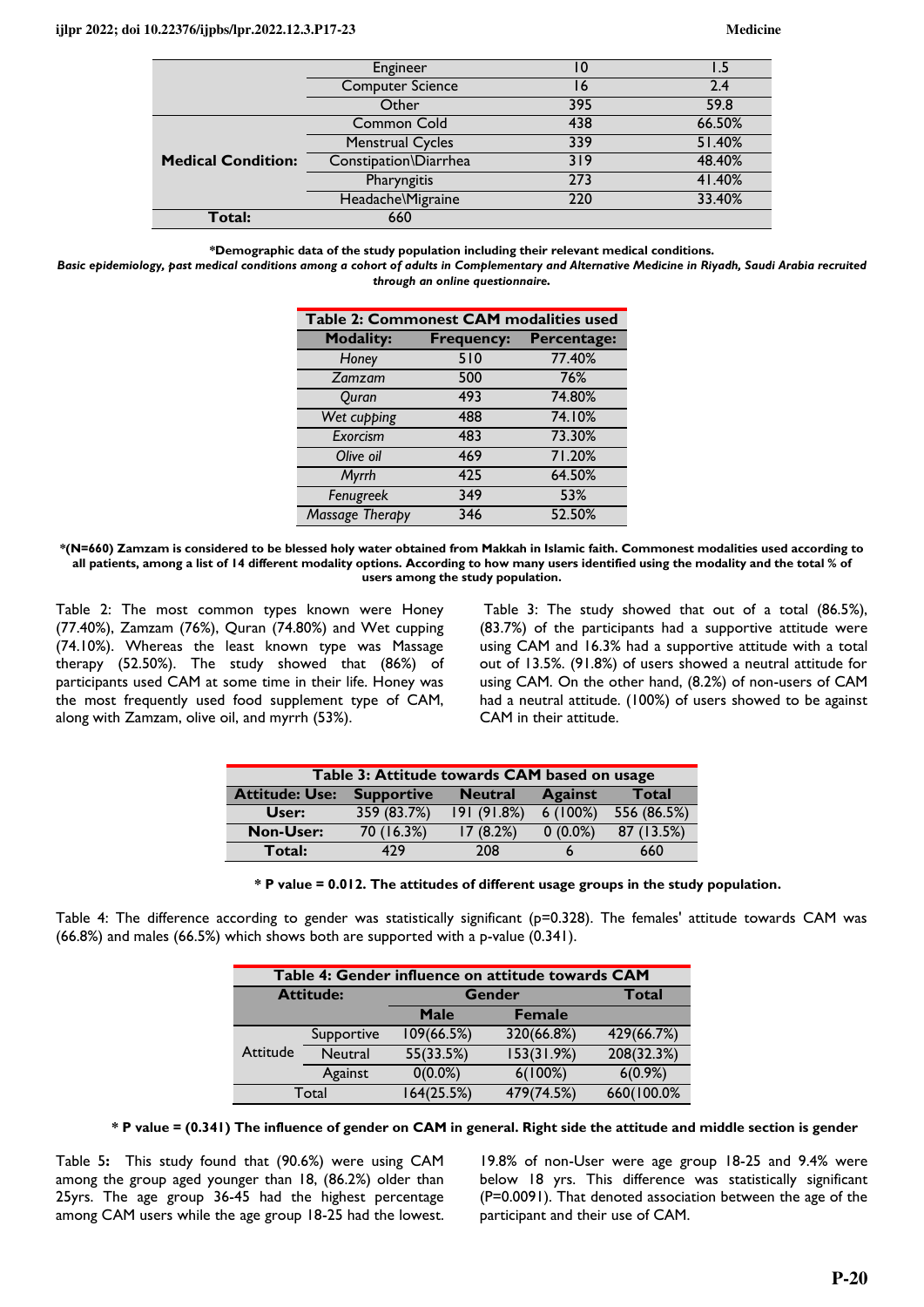| Table 5: CAM usage based on age                                         |          |          |           |          |              |          |           |  |
|-------------------------------------------------------------------------|----------|----------|-----------|----------|--------------|----------|-----------|--|
| Use:                                                                    |          | Age      |           |          |              |          |           |  |
| Younger than 18<br>$18 - 25$<br>$26 - 35$<br>$36 - 45$<br>Older than 45 |          |          |           |          | <b>Total</b> |          |           |  |
| <b>General Use</b>                                                      | User     | 29 90.6% | 194 80.5% | 11986.2% | 1692.8%      | 11190.2% | 569 86.3% |  |
|                                                                         | Non-user | 39.4%    | 47 19.5%  | 19 13.8% | 9 7.2%       | 129.8%   | 90 13.7%  |  |
| Total                                                                   |          | 32 100%  | 241 100%  | 38 100%  | 125 100%     | 123 100% | 659 100%  |  |

**\*** *P value = (0.***0091***)***. Different age groups and their reports on CAM usage. Table best read from right and horizontally** 

Table 6**:** The university and above educational level attitude of the participants towards CAM was (73.2%), and below university educational level attitude of the participants towards CAM was (%67.9), (p=0.0298) this difference is statistically significant which denoted an association between

the attitude and the education. 57.1% of participants whose educational level is Ph.D. had a supportive attitude, while 42.9% had a neutral attitude. The highest supportive attitude was with the educational Diploma level, while the least was with master level.

| Table 6: Educational level and its relationship with CAM attitude |                   |                |                |              |  |  |  |  |
|-------------------------------------------------------------------|-------------------|----------------|----------------|--------------|--|--|--|--|
| <b>Educational Level Attitude</b>                                 | <b>Supportive</b> | <b>Neutral</b> | <b>Against</b> | <b>Total</b> |  |  |  |  |
| <b>Intermediate School</b>                                        | 22(71%)           | 8 25.8%)       | (3.2%)         | 3 I          |  |  |  |  |
| <b>Secondary school</b>                                           | 127(67.9%)        | 59(31.6%)      | (0.5%)         | 178          |  |  |  |  |
| <b>Diploma</b>                                                    | 52(73.2%)         | 18(25.4%)      | (1.4%)         | 71           |  |  |  |  |
| <b>Bachelor</b>                                                   | 204(66.2%)        | 101(32.8%)     | 3(1%)          | 308          |  |  |  |  |
| <b>Master</b>                                                     | 16(50.0%)         | 16(50.0%)      | $0(0.0\%)$     | 32           |  |  |  |  |
| <b>PhD</b>                                                        | 8(57.1%)          | 6(42.9%)       | $0(0.0\%)$     | 14           |  |  |  |  |
| Total                                                             | 429(66.7%)        | 208(32.3%)     | $6(0.9\%)$     | 600          |  |  |  |  |

**\* P value = (0.0298). Attitude and its correlation to support. Best read from bottom to top, as higher education levels. Secondary school is equivalent to high school in American school systems** 

Table 7**:** The attitude of the participants who work as health care professionals towards CAM was (70.5%) had a supportive attitude and (28.7%) had a neutral attitude. On the other hand, the attitude of the participants who are not health care professionals and others (65.9%) had a supportive

attitude, (33.6%) had a neutral attitude. The highest supportive attitude was with healthcare professionals while the lowest was with engineers, with a  $(p=0.101)$  this difference is statistically significant which denoted an association between the attitude and occupation.

| Table 7: Attitude towards CAM and the users' occupation |                |                                   |                          |                 |                   |                            |               |               |  |
|---------------------------------------------------------|----------------|-----------------------------------|--------------------------|-----------------|-------------------|----------------------------|---------------|---------------|--|
| <b>Attitude:</b>                                        |                |                                   |                          |                 | <b>Occupation</b> |                            |               |               |  |
| <b>Occupation:</b>                                      |                | <b>Healthcare</b><br>professional | <b>Teacher</b>           | <b>Business</b> | <b>Engineer</b>   | <b>Computer</b><br>science | <b>Other</b>  | Total         |  |
|                                                         | Supportive     | 86 70.5%                          | 60<br>69.0%              | 15<br>60.0%     | 44.4%             | 68.8%                      | 253<br>65.9%  | 429<br>66.7%  |  |
| Attitude:                                               | <b>Neutral</b> | 35 28.7%                          | 25<br>28.7%              | 10<br>40.0%     | 44.4%             | 31.3%                      | 129<br>33.6%  | 208<br>32.3%  |  |
|                                                         | Against        | 10.8%                             | 2.3%                     | 0<br>0.0%       | 11.1%             | 0.0%                       | 0.5%          | 6<br>0.9%     |  |
|                                                         | Total          | 122 100.0%<br>$\sim$ $   -$       | 87<br>100.0%<br>$\cdots$ | 25<br>100.0%    | Q<br>100.0%       | 16<br>100.0%               | 384<br>100.0% | 659<br>100.0% |  |

 **\* P Value - (0.101).** 

## **5. DISCUSSION**

In this population-based survey in the Kingdom of Saudi Arabia, it was found that two thirds of the participants chose honey as the most frequently used type of CAM. In comparison to a study performed in 2017 in the Qassim region, where herbs were the most commonly used modality at 30% and honey only at 10%.<sup>12</sup>This result was similar to the study conducted by Tyler et al regarding the herbs users <sup>15</sup>. Whereas a study done by Sharma *et al* showed that Ayurveda was the most popular practice with many elderly patients.<sup>16</sup> Whereas in the Mahish study the most commonly used herbs differed from our study, they were Amla and aloe vera.<sup>17</sup> This variation may be attributed to the difference in participant age or culture. In Bahrain, study participants reported that the commonest medical condition in which they used CAM

to control was, diabetes (64%).<sup>18</sup> Also Vimal *et al* study reported that the most troublesome condition among CAM users were diabetes mellitus.<sup>20</sup> A study conducted by Mahish showed that the most common reason for herbal use was cosmetics followed by dental care and digestive problems.<sup>17</sup> Whereas our study results had yielded the commonest medical ailment leading to CAM use was the common cold. In contrast to a study done in India in 2018 showed that the most common indication for CAM uses were body ache and dyspepsia.<sup>17</sup> An American study reported that the most common reason for using CAM was for non-serious medical condition, health promotion or disease prevention.<sup>21</sup> A difference in the educational level between these studies populations is a possible contributing factor to why there is a difference of medical conditions. The participants in this study were of higher educational levels (Masters and Ph.D.)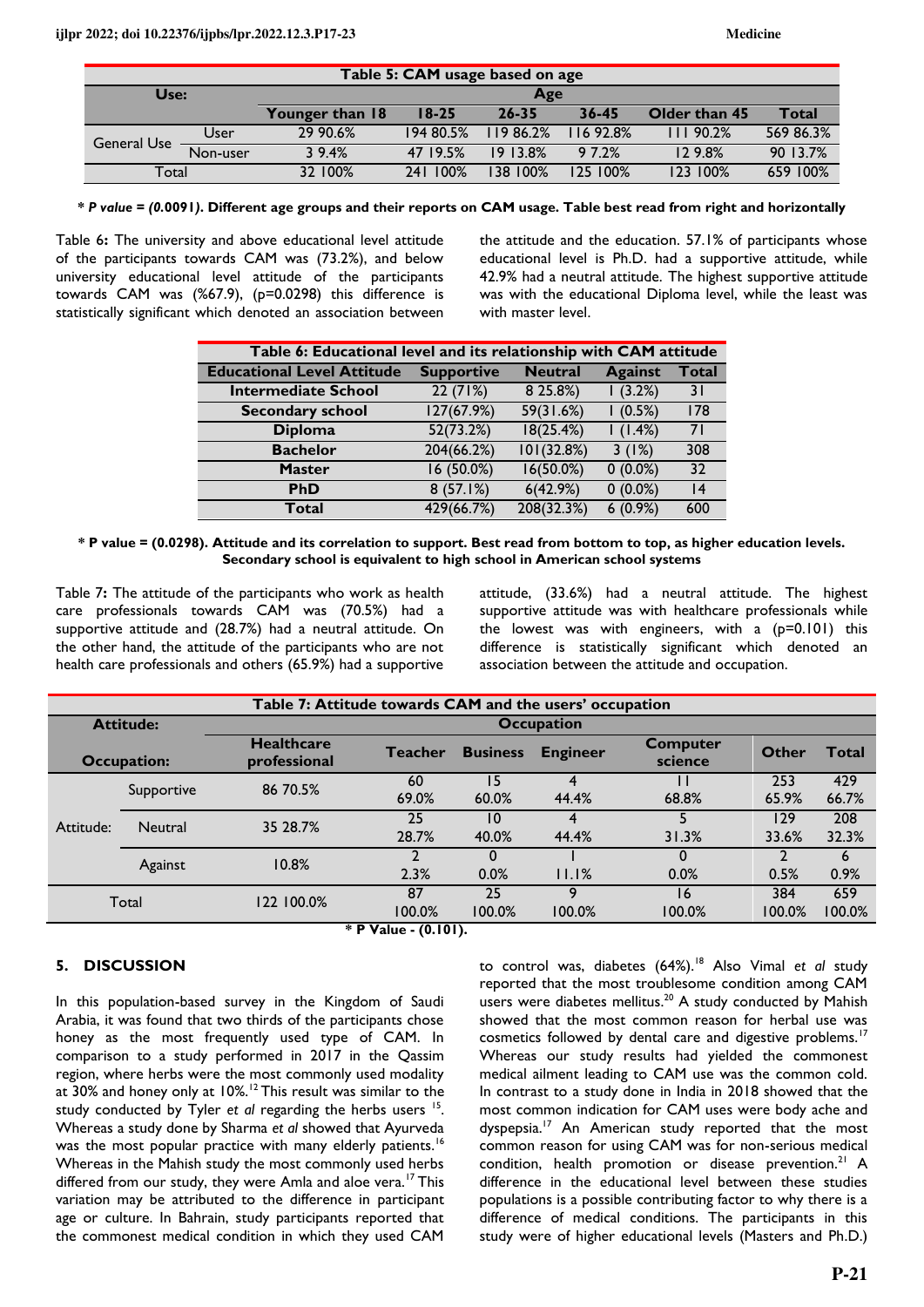#### **ijlpr 2022; doi 10.22376/ijpbs/lpr.2022.12.3.P17-23 Medicine**

when compared with others, thus they prefer to use CAM in milder clinical conditions as opposed to more serious leading to a preference of conventional medicine in such cases. This was similar to the Indian study where awareness was higher in individuals of higher education levels as in our study.<sup>17</sup> The most known CAM modalities reported by three-quarters of our study participants were Honey, Zamzam, and Quran this is different from the modalities reported in the Turkey 2012 study, where herbal treatment (81%), acupuncture (81%) and hypnosis (79%) were the most commonly identified<sup>1.</sup> This difference stems from a difference in culture and the variety of religion. Concerning the relation between the attitude towards CAM and some demographic factors, particularly age and gender in our study the most supportive group were those '*younger than 18 years'.* Also, two-thirds of all genders were supportive to the use. These findings were similar to those reported in a study performed on adolescents in Saudi Arabia, where participants between 15-19 years of age were found to be of positive attitude towards CAM (43%). Such a similarity is probably due to the awareness levels of both study population. Although similarities existed in age, a gender difference was present, reporting that women (42.6%) were more supportive than men (34.6%) and only one-third of both genders are supportive of CAM. Moreover, our study agrees with the mentioned, in terms of the supportive age group but differs in the factor of gender, where women were more than men. This can be explained by the findings that CAM modalities are believed to be safe.<sup>1</sup> Regarding to the use of CAM and gender, two-thirds of males and females reported using CAM. Whereas a study done by Nahed *et al.*  showed that females (64%) used CAM more than males (36%).<sup>23</sup> As for the relationship between the participant's education level and the use of CAM modalities, findings between our study and the previously mentioned study were consistent but differed in proportion. This is similar to a study was done by Sawsan-Abdalla *et al* which showed that the females used CAM more frequently than males.<sup>20</sup> Also Tyler *et al* study reported the similar finding regarding the use of CAM and gender.<sup>15</sup> Use was greater with higher educational levels (47%) and declined with lower educational level. Although, the use of CAM in this study is higher than the Tyler *et al.* study. As for an occupational classification, the highest response in our study came from those in a business while, in 2008 by Al-Faris *et al.* reported housewives had the highest participation  $(81.4\%)$ <sup>3</sup> This mentioned difference is highly due to the differences in participant classification between our study and the previous studies. This study found that among the different occupations, healthcare professionals had the most supportive attitude towards CAM. This is similar to a study conducted by Wahner-Roedler *et al.* in an academic medical center that reported the physicians had an open outlook to CAM based on their agreement with different statements. They also reported that physicians required further evidence before suggesting CAM to their patients. Visser and Peters conducted a study in the Netherlands were reported findings consistent with this study that most professionals had a positive attitude towards CAM and wanted to become involved in the practice. A study in Italy by Giannelli *et al.*  reported that most physicians' attitudes were that they recommended CAM to their patients or functioned as CAM practitioners. A positive healthcare attitude towards CAM may be attributed to the increasing research performed on the topic. Although not all CAM modalities have been proven

scientifically, healthcare professionals are actively researching the topic.<sup>24,25,26</sup>

## **6. CONCLUSION**

In conclusion, this study measures an elevated level of awareness of CAM which causes a widespread use among the adult population of Riyadh, Saudi Arabia. CAM may inspire a positive reframing of many diseases as a result of individual experience, which leads to benefit discovery. The major sources of information were the mass media, families, and friends, some think that applying specific alternative therapies can help them feel better by reducing their symptoms and side effects, as well as controlling or curing their condition. Young adults, educated adults, and employees tend to be more likely to utilize (CAM). Most of the participants are confident using (CAM), that they use multiple types. The most common uses were honey and Zamzam. The most common users of (CAM) those were of a high educational level as Bachelor's degree and occupations such as healthcare professionals This appears to be a positive effect in improving the Attitude, Practice and Knowledge among adults' usage. Raising awareness is important to regulate CAM practices within the health-care services. This research came in a time with the quarantine of COVID19 that prevented the group members from effectively communicating and created a time barrier to get the work done.

## **7. AUTHOR CONTRIBUTION STATEMENT**

All authors contributed to the conceptualization participation in the execution, planning, sample preparation, and discussion, as well as simulations (idea, objectives, and literature review). The experiment was conducted by Mona A Alfadeel. The introduction was written by Haya H. Al-Anazi, Malak M. AlShabi, Ghuzlan A. Zubaidi, Kholod K. AlSharari, Ghada A. AlOtaibi, and Razan S. Abudeyah. Haya H. AlAnazi and Ghuzlan A. Zubaidi analyzed the data with the support of Mashael T. AlAnzi and Alaa M. Abdi. The methodology was written by Haya H. AlAnazi and Ghuzlan A. Zubaidi by the support of Malak M. AlShabi. All authors Haya H. AlAnazi, Malak M. AlShabi, Ghuzlan A. Zubaidi, Kholod K. AlSharari, Dalal S. AlHaregi, Mashael T. AlAnzi, Ghada A. AlOtaibi, Alaa M. Abdi, Razan S. Abudeyah, and Renad S. Alfawaz wrote the drafting of the results and discussion of the manuscript by the support of Mona A Alfadeel. The conclusion was written by Ghuzlan A. Zubaidi and Malak M. Alshabi. The general direction was overseen by Malak M. AlShabi. Haya H. AlAnazi, Malak M. AlShabi, Ghuzlan A. Zubaidi, and Mona A Alfadeel edited and reviewed the last version of the manuscript. Mona A Alfadeel supervised the project.

## **8. ACKNOWLEDGMENT**

We are thankful to all of the participants who made this study feasible, as well as the Al Maarefa University Department of Medicine for their support. We would like to thank our great doctors Dr. Abdulrahman Mustafa and Dr. Saad Asiri who have supported us throughout this journey.

## **9. CONFLICTS OF INTEREST**

Conflict of interest declared none.